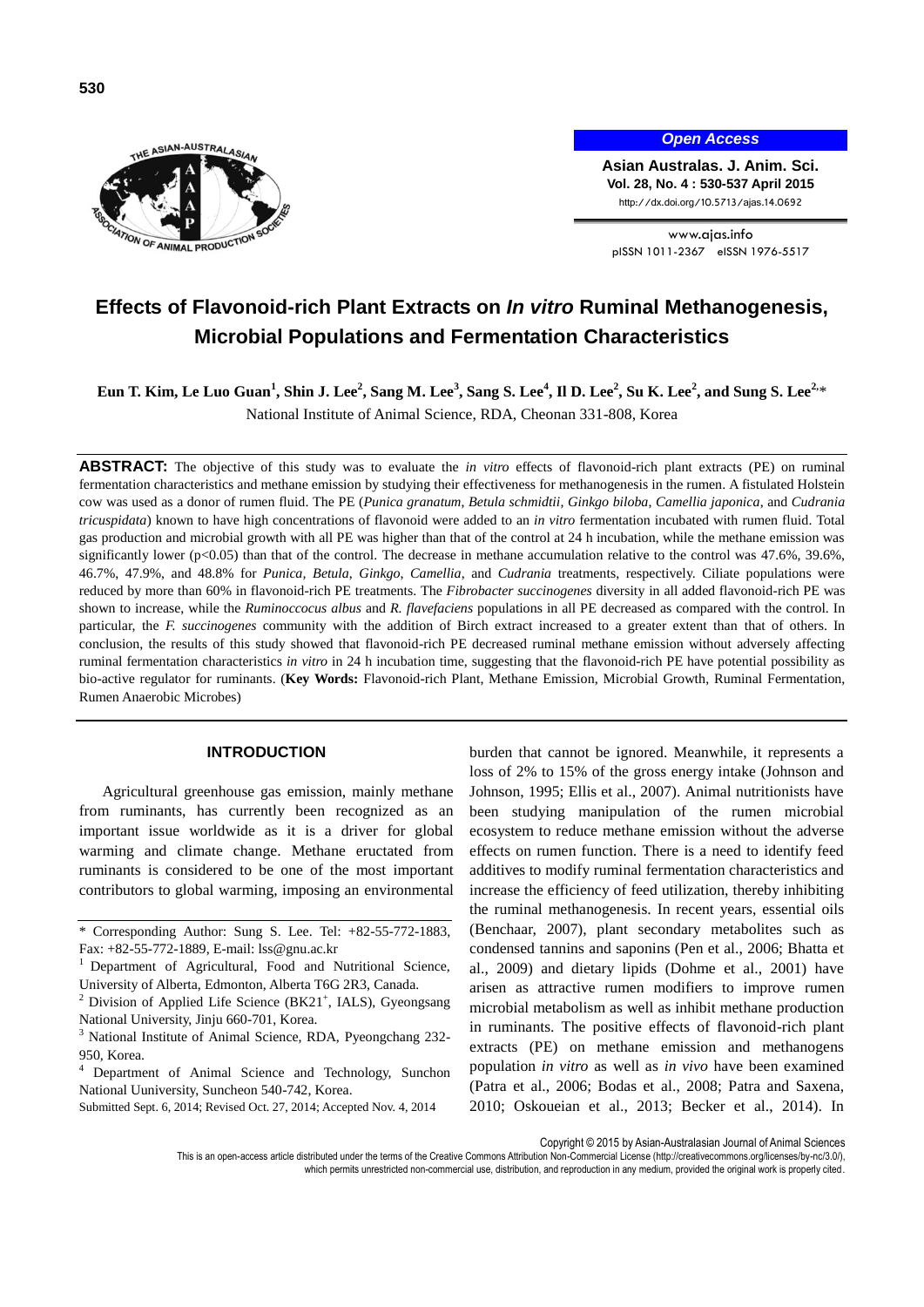addition, flavonoid supplementation could improve ruminal fermentation of dairy cows with increasing milk yield (Theodorou et al., 1994), protecting ruminal acidosis (Balcells et al., 2012), reducing methane emission and changing microbial populations such as protozoa and methanogen (Baker, 1999).

The objective of this study was to evaluate the effect of flavonoid-rich PE on the growth of rumen microorganisms using quantitative real-time polymerase chain reaction (PCR) assay and *in vitro* rumen fermentation with respect to methane emissions.

## **MATERIALS AND METHODS**

## **Preparation of plant extracts**

Plant extracts were obtained from Plant Extract Bank at the Korea Research Institute of Bioscience and Biotechnology (Daejeon, Korea). Plants were collected from fields in Korea (Table 1). Each plant was cut into small pieces and dried naturally under shade. The dried plant (100 g) were extracted with 99.9% methyl alcohol (1 L) using ultrasonic cleaner (Branson Ultrasonics corporation, Danbury, CT, USA) at room temperature for 3 days. After extraction, the solutions were filtered and the solvents were evaporated under vacuum. Stock solutions (20 mg/mL) of the extract were dissolved in dimethyl sulfoxide (Sigma-Aldrich Chemical Co., St. Louis, Mo, USA) and diluted using culture media immediately before experiments.

## **Ruminal inoculum and** *in vitro* **incubation**

A fistulated Holstein cow was used as a donor of rumen fluid. Timothy and commercial concentrate in the ratio of 60:40 were fed at 2% of body weight twice a day (09:00 and 17:00). Water and mineral-vitamin block were allowed *ad libitum*. The rumen fluid was collected from the fistulated Holstein cow before morning feeding. Rumen liquor was filtered through four layers of cheesecloth before mixing with buffer and was maintained at 39°C. Fifteen mililiters of rumen fluid-buffer mixture, comprising McDougall buffer (McDougall, 1948) and rumen liquor in the ratio of 2 to 1, was dispensed anaerobically into 50 mL serum bottles containing 0.3 g of timothy substrate and PE (5% of substrate). The serum bottles were filled with  $O_2$ - free  $N_2$  gas capped with a rubber stopper and held in a shaking incubator (Jeio Tech, SI-900R, Daejeon, Korea; 120× rpm) at 39°C for 72 h. The *in vitro* experiment was evaluated in triplicate run for data analysis using 90 serum bottles (6 treatments×5 incubation times×3 replication) with a completely randomized design.

# **Gas production measurement and analysis of gas profiles and ruminal fermentation**

At the end of incubation, total gas production was measured according to the assay outlined by Theodorou et al. (1994). A detachable pressure transducer and a digital readout voltmeter (Laurel Electronics, Inc., Costa Mesa, CA, USA) were used to measure the headspace gas pressure of fermenting cultures. For the total gas production measurement, the transducer was modified in a way that it could be linked to the inlet of a disposable Luer-lock threeway stopcock (Theodorou et al., 1994). Gas pressure in the headspace was read from the display unit after insertion of the hypodermic syringe needle through the butyl rubber stopper above the culture medium. The headspace gas in the serum bottle was collected for analyzing methane and hydrogen by gas chromatography (Agilent Technologies HP 5890, Santa Clara, CA, USA) conducted using a TCD detector with a Column Carboxen 1006PLOT capillary column 30 m×0.53 mm (Supelco). The culture was subsampled for the analysis of pH (Mettler-Toledo, MP230, Greifensee, Switzerland), volatile fatty acid (VFA) concentration and genomic DNA extraction. The VFA analysis was performed with a HPLC (High Performance Liquid Chromatography, Agilent-1200, Waldbronn, Germany) equipped with column (300 mm×7.8 mm I.d. MetaCarb 87H, Varian, Palo Alto, CA, USA). *In vitro* DM disappearance rate was estimated by the modified method of nylon bag digestion process. Briefly, after incubation, the nylon bag with substrate was washed twice in a water-bath equipped with Heidolphs Rotamax 120 (Heidolph Instrument, Nuremberg, Germany) at 100×rpm for 30 min. Washed nylon bags were then dried to a constant weight at 60°C. Dry matter disappearance was determined by weight difference before and after incubation in the serum bottle.

#### **Microbial growth rate**

Incubated samples taken from each fermentation period

**Table 1.** Technical information regarding flavonoid-rich plant extracts used in the experiment<sup>a</sup>

| Stock No. | Botanical name     | Scientific name       | Family name       | Part <sup>b</sup> |
|-----------|--------------------|-----------------------|-------------------|-------------------|
| 034-052   | Pomegranate        | Punica granatum       | Punicaceae        | $L + S + F$       |
| 015-042   | <b>Brich</b>       | Betula schmidtii      | <i>Betulaceae</i> |                   |
| 019-076   | Ginkgo             | Ginkgo biloba         | Ginkgoaceae       |                   |
| 001-053   | Camellia           | Camellia japonica     | <i>Theaceae</i>   |                   |
| 026-020   | Tricuspid cudrania | Cudrania tricuspidata | Moraceae          |                   |
|           |                    |                       |                   |                   |

a Plant extracts were obtained from Plant Extract Bank (PEB) at Korea Research Institute of Bioscience and Biotechnology (Daejeon, Korea).

<sup>b</sup> L: Leaf, S: Stem, F: Flower.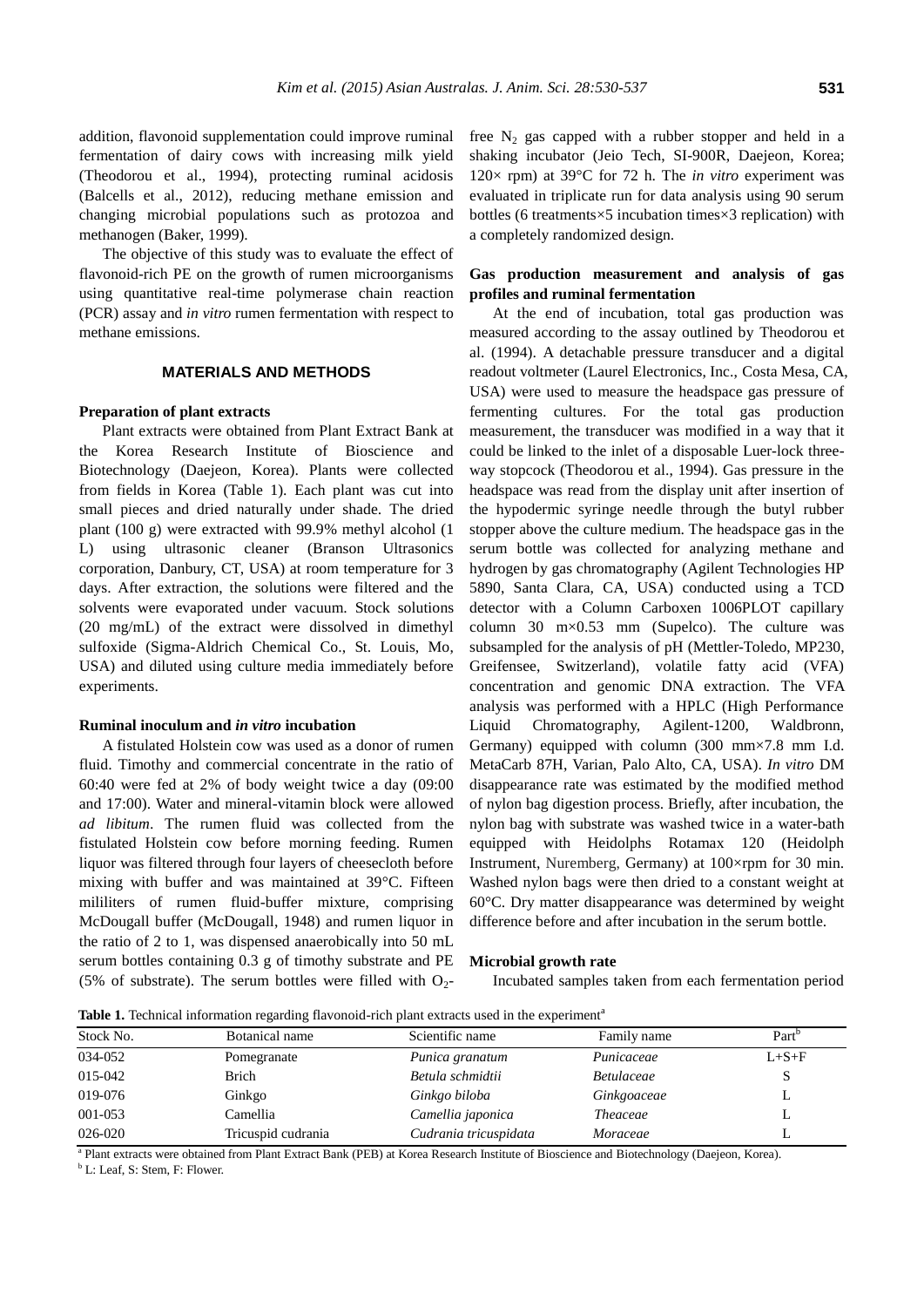were centrifuged at 3,000×rpm for 3 min to remove feed particles, and the supernatants were re-centrifuged at 14,000×rpm for 3 min to settle the pellets down. After that, sodium phosphate buffer (pH 6.5) was added to these precipitates and vortexed. Growth rates of total microbes were estimated as optical density (OD) values using spectrophotometer (Model 680, Bio-Rad Laboratories, Hercules, CA, USA) at 550 nm.

# **Quantitative polymerase chain reaction assays**

*DNA extraction*: A high-speed reciprocal shaker which retains samples in screw-capped tubes containing silica beads was used for DNA extraction. Total nucleic acid was extracted from the incubated rumen samples by using the modified bead-beating protocol with the Soil kit (Macherey-nagel, Düren, Germany). Briefly 1.0 mL aliquot was taken from the incubated culture solution and was centrifuged at 3,000×rpm. Nucleic acid concentrations were measured by using a NanoDrop Spectrophotometer (Thermo Scientific, Wilmington, DE, USA).

*PCR primers*: The PCR primer sets (Table 2) used in this study for amplification of total bacteria, *Fibrobacter succinogenes*, *Ruminococcus albus*, *Ruminococcus flavefaciens*, methanogenic archaea, and ciliate protozoa were from the published reports (Koike and Kobayashi, 2001; Denman and McSweeney, 2005; Skillman et al., 2006; and Denman et al., 2007). All microbial data were analyzed for calculating relative expressions to total bacteria (Denman and McSweeney, 2006).

*Quantitative Real-time PCR*: Quantitative PCR assays for enumeration of microbes were performed according to the methods described by Denman and McSweeney (2006) and Denman et al. (2007) on a real-time PCR Machine (CFX96 Real-Time system, BIO RAD, Hercules, CA, USA) using the SYBR Green Supermix (QPK-201, Toyobo Co., LTD., Tokyo, Japan). The values of cycle threshold (Ct) after real-time PCR were used to determine fold change (number of fold difference) of different microbial population relative to control without additives. Abundance of these microbes was expressed by the equation: relative quantification =  $2^{-\Delta Ct(Target)-\Delta Ct(Control)}$ , where Ct represents threshold cycle. All quantitative (q) PCR reaction mixtures (final volume of 20 μL) contained forward and reverse primers, the SYBR Green Supermix and DNA template. A negative control without the template DNA was used in every qPCR assay for each primer. The PCR amplification of the target DNA, included the annealing and the extension temperature, was conducted following the references in Table 2.

#### **Total polyphenol and total flavonoid concentration**

*Total polyphenol concentration*: Total polyphenol content in the PE was determined with Folin-Ciocalteu reagent using modified method by Velioglu et al. (1998) in a 96 well plate. Reaction mixture consisted of 10 μL of PE, 180 μL of Na<sub>2</sub>CO<sub>3</sub> (2%), 10 μL of Folin-Ciocalteu reagent (1:1 with water) and 10 μL distilled water. Total polyphenolic content in PE was estimated as OD values using enzyme-linked immunosorbent assay (ELISA) reader (Spectra Max reader M5, Molecular Devices, Sunnyvale, CA, USA) at 750 nm after 30 min incubation (37°C). The standard calibration plot was generated at 750 nm using known concentration of gallic acid.

*Total flavonoid concentration*: The aluminum chloride method modified by Jia et al. (1999) was used for the determination of total flavonoid content of PE. Aliquots of PE solutions were taken and made up the volume 100 μL with methanol. Then, 7.5 μL of NaNO (5%), 15 μL of AlCl<sub>3</sub> (10%), 100  $\mu$ L of NaOH (1 M) and 25  $\mu$ L of distilled water were added sequentially. Total flavonoid content in PE was estimated as OD values using ELISA reader (Spectra Max reader M5, Molecular Devices, Sunnyvale, CA, USA) at 510 nm after 30 min incubation. The standard calibration plot was generated at 510 nm using known concentration of catechin.

**Table 2.** PCR primer sets for real-time PCR assay

| <b>THERE EX</b> LOTS PLINIOUS TOT TOME MIND I CIN MISSALY |                                           |                               |  |
|-----------------------------------------------------------|-------------------------------------------|-------------------------------|--|
| Target species                                            | Primer sequence $(5' \rightarrow 3')$     | References                    |  |
| Total bacteria                                            | F: CGG CAA CGA GCG CAA CCC                | Denman and McSweeney (2006)   |  |
|                                                           | R: CCA TTG TAG CAC GTG TGT AGC C          |                               |  |
| Fibrobacter succinogenes                                  | F: GTT CGG AAT TAC TGG GCG TAA A          | Denman and McSweeney (2006)   |  |
|                                                           | R: CGC CTG CCC CTG AAC TAT C              |                               |  |
| Ruminococcus albus                                        | F: CCC TAA AAG CAG TCT TAG TTC G          | Kobayashi (2001)<br>Koike and |  |
|                                                           | R: CCT CCT TGC GGT TAG AAC A              |                               |  |
| Ruminocuccus flavefaciens                                 | F: CGA ACG GAG ATA ATT TGA GTT TAC TTA GG | Denman and McSweeney (2006)   |  |
|                                                           | R: CGG TCT CTG TAT GTT ATG AGG TAT TAC C  |                               |  |
| Methanogenic archaea                                      | F: TTC GGT GGA TCD CAR AGR GC             | Denman et al. (2007)          |  |
|                                                           | R: GBA RGT CGW AWC CGT AGA ATC C          |                               |  |
| Ciliate protozoa                                          | F: GAG CTA ATA CAT GCT AAG GC             | Skillman et al. (2006)        |  |
|                                                           | R: CCC TCA CTA CAA TCG AGA TTT AAG G      |                               |  |
|                                                           |                                           |                               |  |

PCR, polymerase chain reaction.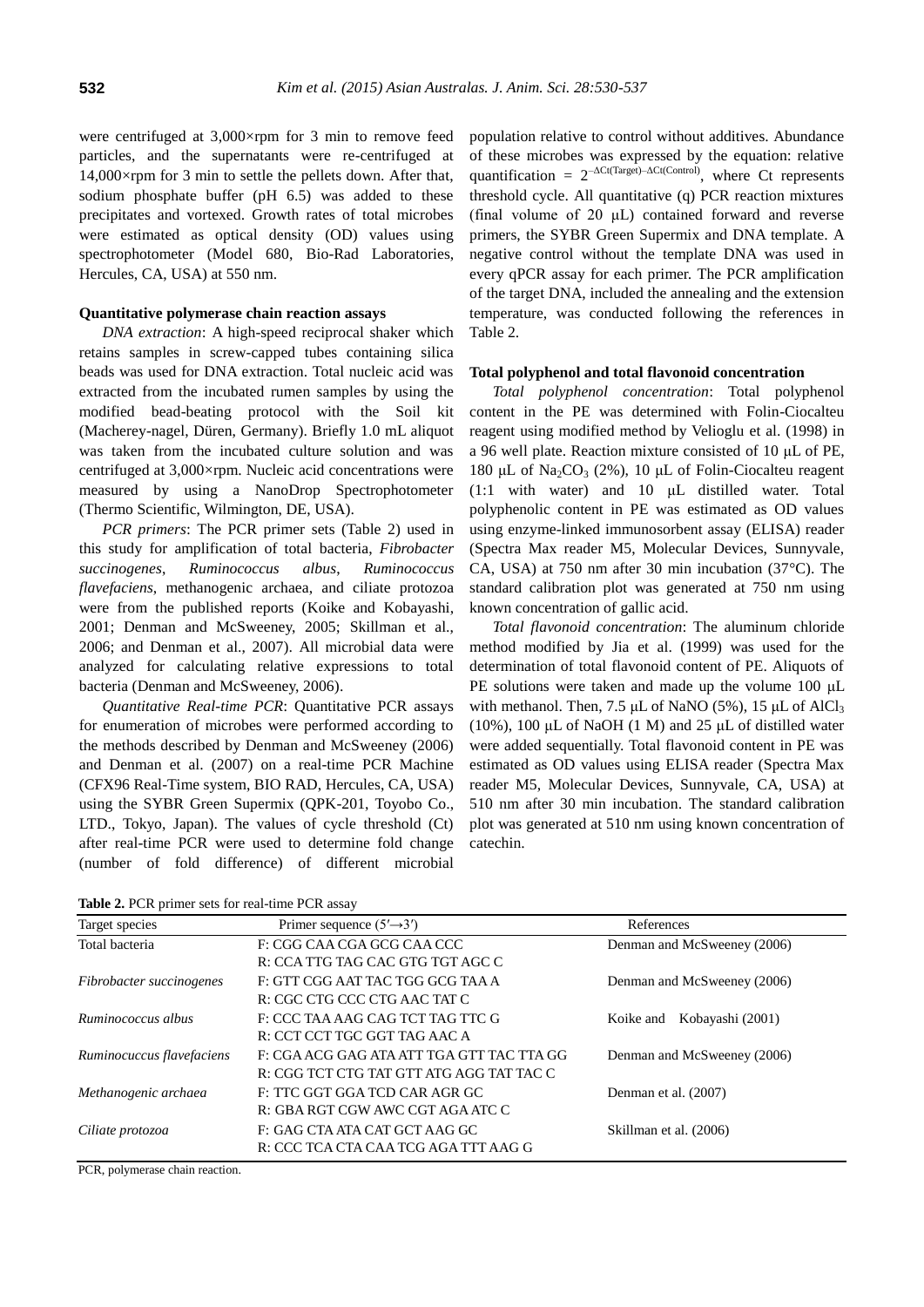

Figure 1. Concentration of total polyphenol (A) and total flavonoid (B) in flavonoid-rich plant extracts used in the experiment (T1, Pomegranate; T2, Birch; T3, Ginkgo; T4, Camellia; T5, Cudrania tricuspidata).

## **Statistical analysis**

Data were analyzed using the general linear model procedure of the Statistical Analysis System Institute, Inc. (SAS Institute, 2002). The effects of PE on total gas production, gas profiles, pH, VFA, and microbial growth were compared to the controls and significant differences between treatment means were examined using Duncan's multiple comparison tests. A  $p<0.05$  was considered to indicate statistical significance.

# **RESULTS AND DISCUSSION**

# *In vitro* **ruminal fermentation characteristics**

The concentration of total polyphenol and total

flavonoid in PE used in this experiment is shown in Figure 1. In particular, the concentration of total flavonoid was higher in Pomegranate and Birch extracts compared with others. The *in vitro* ruminal fermentation profiles are shown in Table 3. pH did not significantly show a difference ( $p$ < 0.05) with the addition of all PE except at 72 h incubation time. Our study supports the previous studies that pH was not significant different in *in vitro* ruminal incubation with flavonoids such as flavone, myricetin, naringin, catechin, rutin, quercetin and kaempferol (Oskoueian et al., 2013) as well as flavonoid, tannin and essential oil (Bodas et al., 2008). The tVFA concentrations were decreased or increased by flavonoid-rich PE according to incubation times (6 h, 12 h, 24 h, 48 h, and 72 h) but were not affected

**Table 3.** Effects of flavonoid-rich plant extracts on ruminal fermentation characteristics during 72 h incubation

|                 | Treatments         |                                                                                         |                    |                    |                    |                          |      |         |
|-----------------|--------------------|-----------------------------------------------------------------------------------------|--------------------|--------------------|--------------------|--------------------------|------|---------|
|                 | Control            | Pomegranate                                                                             | Birch              | Ginkgo             | Camellia           | Cudrania<br>tricuspidata | SEM  | p-value |
|                 |                    |                                                                                         |                    |                    |                    |                          |      |         |
| 6 h             | $7.43^{\rm a}$     | $7.31^{a}$                                                                              | $7.39^{a}$         | $7.45^{\circ}$     | $7.47^{\rm a}$     | $7.52^{\rm a}$           | 0.07 | 0.061   |
| 12 <sub>h</sub> | 7.07 <sup>a</sup>  | 7.06 <sup>a</sup>                                                                       | $7.04^{\rm a}$     | 7.08 <sup>a</sup>  | $7.15^{\rm a}$     | $7.15^{\rm a}$           | 0.04 | 0.143   |
| 24 h            | 6.67 <sup>a</sup>  | 6.71 <sup>a</sup>                                                                       | 6.71 <sup>a</sup>  | 6.69 <sup>a</sup>  | 6.69 <sup>a</sup>  | 6.71 <sup>a</sup>        | 0.04 | 0.637   |
| 48 h            | 6.45 <sup>a</sup>  | 6.46 <sup>a</sup>                                                                       | 6.47 <sup>a</sup>  | 6.47 <sup>a</sup>  | 6.52 <sup>a</sup>  | 6.49 <sup>a</sup>        | 0.05 | 0.523   |
| 72 h            | $6.48^{b}$         | 6.47 <sup>b</sup>                                                                       | $6.68^{a}$         | 6.65 <sup>a</sup>  | $6.74^{\rm a}$     | 6.66 <sup>a</sup>        | 0.07 | 0.002   |
|                 |                    |                                                                                         |                    |                    |                    |                          |      |         |
| 6 h             | 30.96 <sup>a</sup> | 37.02 <sup>a</sup>                                                                      | 30.66 <sup>a</sup> | 32.46 <sup>a</sup> | 30.90 <sup>a</sup> | 28.74 <sup>a</sup>       | 4.73 | 0.424   |
| 12 <sub>h</sub> | 37.99 <sup>b</sup> | $39.66^{ab}$                                                                            | 39.09 <sup>b</sup> | $40.05^{ab}$       | $38.27^{b}$        | 42.28 <sup>a</sup>       | 1.45 | 0.037   |
| 24 h            | 64.08 <sup>a</sup> | $60.46^{\circ}$                                                                         | $59.93^{\circ}$    | $61.72^{\rm a}$    | $62.49^{\rm a}$    | $62.16^a$                | 1.87 | 0.168   |
| 48 h            | $78.21^a$          | $73.37$ <sup>abc</sup>                                                                  | $74.79^{ab}$       | $69.03^{bc}$       | $67.43^{\circ}$    | $70.87^{bc}$             | 3.77 | 0.041   |
| 72 h            | $75.80^{\rm a}$    | $76.05^{\text{a}}$                                                                      | $64.92^{ab}$       | $66.36^{ab}$       | $57.51^b$          | 70.21 <sup>a</sup>       | 6.49 | 0.033   |
|                 |                    | ---------------------------------- DM degradability (%) ------------------------------- |                    |                    |                    |                          |      |         |
| 6 h             | $22.61^a$          | $22.17^{\rm a}$                                                                         | $21.91^a$          | $22.10^a$          | $21.90^{\rm a}$    | $20.58^{b}$              | 0.57 | 0.018   |
| 12 <sub>h</sub> | 25.94 <sup>a</sup> | 25.59 <sup>a</sup>                                                                      | 24.18 <sup>a</sup> | 24.65 <sup>a</sup> | 23.90 <sup>a</sup> | 27.67 <sup>a</sup>       | 2.83 | 0.617   |
| 24 h            | $31.19^{a}$        | 30.67 <sup>a</sup>                                                                      | $30.90^{\rm a}$    | $29.85^{\text{a}}$ | $29.72^a$          | $28.50^{\rm a}$          | 1.10 | 0.096   |
| 48 h            | 40.69 <sup>a</sup> | 41.88 <sup>a</sup>                                                                      | 41.78 <sup>a</sup> | 39.65 <sup>a</sup> | 41.03 <sup>a</sup> | 40.80 <sup>a</sup>       | 1.29 | 0.362   |
| 72 h            | 41.59 <sup>b</sup> | 46.17 <sup>a</sup>                                                                      | $32.82^{\circ}$    | $41.78^b$          | $34.72^{\circ}$    | $43.04^{b}$              | 1.57 | 0.000   |

SEM: standard error of the mean; tVFA, total volatile fatty acids; DM, dry matter.

 $a-c$  Means in the same row with different superscripts differ significantly (p<0.05).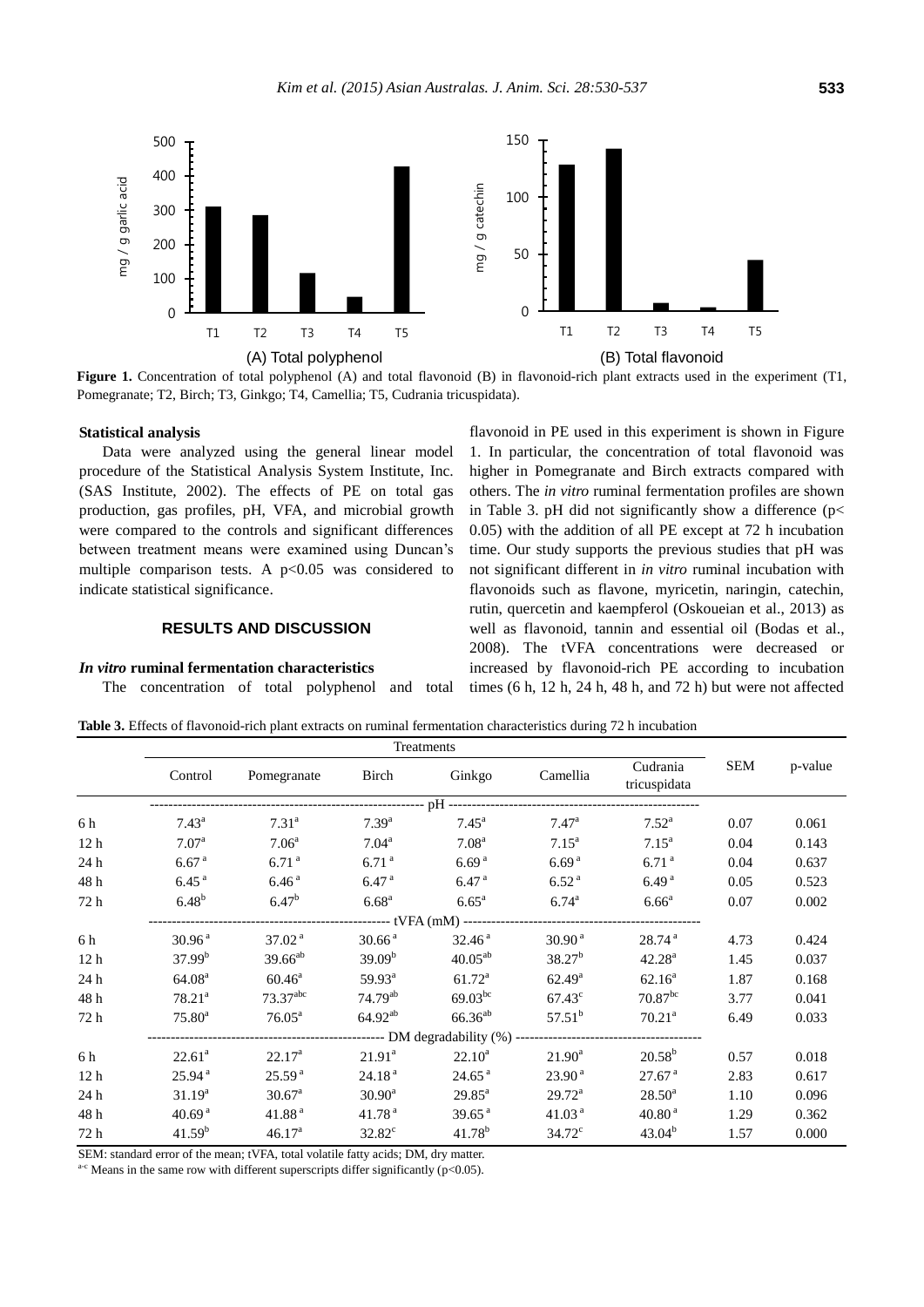|                 | Treatments         |                    |                      |                                                         |                     |                          |      |         |
|-----------------|--------------------|--------------------|----------------------|---------------------------------------------------------|---------------------|--------------------------|------|---------|
|                 | Control            | Pomegranate        | Birch                | Ginkgo                                                  | Camellia            | Cudrania<br>tricuspidata | SEM  | p-value |
|                 |                    |                    |                      |                                                         |                     |                          |      |         |
| 6 h             | $142.9^{ab}$       | $143.0^{ab}$       | 143.7 <sup>a</sup>   | $144.0^a$                                               | $144.0^a$           | $142.0^{b}$              | 0.46 | 0.061   |
| 12 <sub>h</sub> | $170.3^{b}$        | $179.1^a$          | $181.1^a$            | $179.2^{\rm a}$                                         | $177.1^{\rm a}$     | $175.5^{ab}$             | 2.02 | 0.033   |
| 24 h            | 218.9 <sup>a</sup> | 221.0 <sup>a</sup> | 220.3 <sup>a</sup>   | 220.4 <sup>a</sup>                                      | 220.4 <sup>a</sup>  | 219.5 <sup>a</sup>       | 2.33 | 0.989   |
| 48 h            | $258.5^{b}$        | $272.2^{\text{a}}$ | $237.8^{\circ}$      | 277.9 <sup>a</sup>                                      | $245.1^{\circ}$     | $275.5^{\text{a}}$       | 3.97 | < .0001 |
| 72 h            | $274.3^{b}$        | $294.9^{\rm a}$    | $237.8^{\circ}$      | $278.1^{b}$                                             | $245.1^{\circ}$     | $276.8^{b}$              | 3.18 | 0.006   |
|                 |                    |                    |                      |                                                         |                     |                          |      |         |
| 6 h             | 1.70 <sup>a</sup>  | 1.63 <sup>a</sup>  | 2.09 <sup>a</sup>    | 1.57 <sup>a</sup>                                       | 1.60 <sup>a</sup>   | 1.47 <sup>a</sup>        | 0.26 | 0.610   |
| 12 <sub>h</sub> | $6.24^{\rm a}$     | 6.25 <sup>a</sup>  | $5.46^{\circ}$       | $5.59^{a}$                                              | $5.63^{\rm a}$      | $5.47^{\rm a}$           | 0.45 | 0.632   |
| 24 h            | $15.87^{a}$        | $8.31^{b}$         | 9.59 <sup>b</sup>    | $8.46^{b}$                                              | $8.27^{b}$          | $8.12^{b}$               | 1.35 | 0.010   |
| 48 h            | $29.90^{ab}$       | $22.81^{ab}$       | 16.99 <sup>b</sup>   | $32.91^a$                                               | $22.61^{ab}$        | $35.70^{\circ}$          | 5.20 | 0.170   |
| 72 h            | $39.64^{ab}$       | $44.96^{\circ}$    | $30.16^{\circ}$      | $40.27^{ab}$                                            | $35.82^{bc}$        | $37.69$ <sup>abc</sup>   | 2.36 | 0.017   |
|                 |                    |                    |                      | ---------- CO <sub>2</sub> (mL/g DM) ------------------ |                     |                          |      |         |
| 6 h             | $19.73^{\circ}$    | $16.55^{ab}$       | $18.90^{ab}$         | $15.42^{ab}$                                            | $16.04^{ab}$        | 14.81 <sup>b</sup>       | 1.72 | 0.384   |
| 12 <sub>h</sub> | 44.08 <sup>a</sup> | $52.74^{\circ}$    | $48.39^{a}$          | $49.05^{\text{a}}$                                      | $49.75^{\text{a}}$  | $48.43^{\circ}$          | 3.37 | 0.643   |
| 24 h            | $77.47^{\rm a}$    | $59.12^a$          | $74.65^{\circ}$      | 64.28 <sup>a</sup>                                      | $67.89^{a}$         | $62.48^{\rm a}$          | 9.23 | 0.705   |
| 48 h            | $102.1^{ab}$       | $109.0^{ab}$       | $74.99$ <sup>d</sup> | $93.65^{bc}$                                            | $78.14^{cd}$        | $116.6^a$                | 5.41 | 0.001   |
| 72 h            | $104.4^a$          | $115.6^a$          | $103.9^{\rm a}$      | $110.5^{\text{a}}$                                      | 107.81 <sup>a</sup> | $100.5^{\text{a}}$       | 6.30 | 0.613   |

**Table 4.** Effects of flavonoid-rich included plant extracts on gas production and gas profiles during 72 h incubation

SEM, standard error of the mean; DM, dry matter.

 $a-d$  Means in the same row with different superscripts differ significantly (p<0.05).

significantly as compared to control. Although dry matter (DM) disappearance was not significantly different except with the addition of *Cudrania tricuspidata* at 24 h incubation and pomegranate at 72 h incubation ( $p<0.05$ ), DM disappearance in added flavonoid-rich PE was lower than that of the control at 6 h, 12 h, and 24 h incubation. The effect of flavonoid-rich PE on gas production and gas profiles is shown in Table 4. In particular, total gas production in added all PE was higher than that of the control at 24 h incubation, while the methane emission was significantly lower ( $p<0.05$ ) than that of the control. This finding supports the finding that flavonoid-rich PE reduced methane emission by 4.7% to 14% after 24 h incubation

(Bodas et al., 2008). The decreased methane emission may be due to the changes in ciliate protozoan community (Figure 3B).

## **The** *in vitro* **change in microbial diversity in the rumen**

Rumen bacterial growth with the addition of flavonoidrich PE is shown in Figure 3. Although flavonoids are widely known to possess antifungal, antiviral and antibacterial activities (Cushnie and Lamb, 2005), the result of microbial growth under supplement of all PE was higher than that in control for 72 h incubation (Figure 2), which may be the cause of total gas production increase. The ciliate protozoa community with the addition flavonoid-rich



**Figure 2.** Effects of flavonoid-rich included plant extracts on growth rate of ruminal microbes in fermentation after time-scheduled batch incubation (■: control ♦: Pomegranate, ▲: Birch, □: Ginkgo, ◊: Camellia, Δ: Cudrania tricuspidata).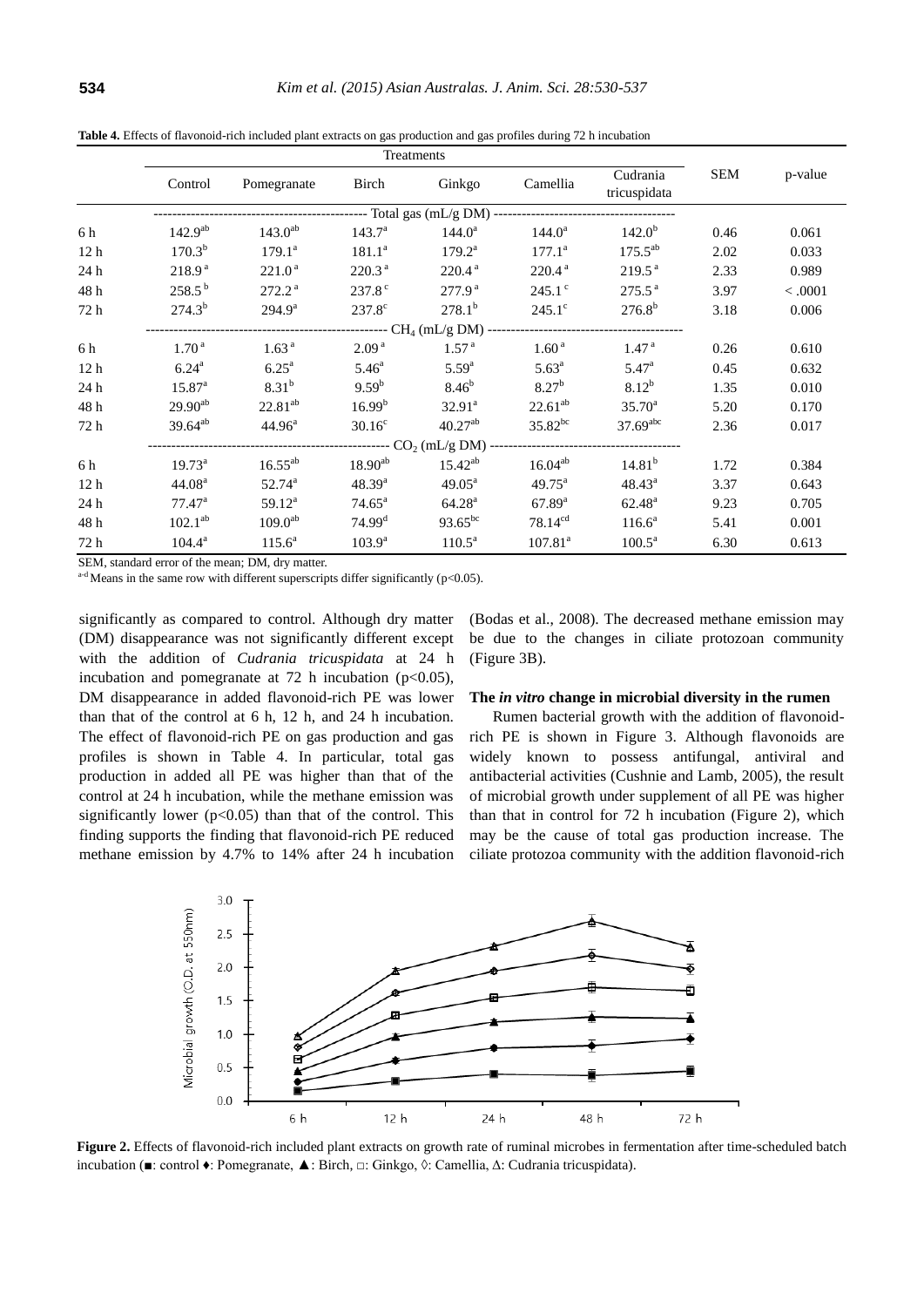



**Figure 3.** Relative quantification analysis of rumen microorganism populations *in vitro* ruminal fermentation by the addition of different plant extracts after 24 h incubation (T0, Control; T1, Pomegranate; T2, Birch; T3, Ginkgo; T4, Camellia; T5, Cudrania tricuspidata).

PE was decreased more than that of the control (Figure 3A). Patra et al. (2006) reported that extracts containing phenolics decreased the ruminal methane emission and protozoa count although they appeared not effective against ruminal methanogenesis. This study also showed that ciliate protozoan populations were reduced by more than 60% in flavonoid-rich PE treatments. Ciliate protozoa are an important key in methanogenesis in the rumen as methanogens attach to their surface. Flavonoid-rich PE reduced the ciliated-associated methanogens population and hence decreased the methane emission. Patra and Saxena

(2010) reported that flavonoids gave direct effects against methanogens, and reduced protozoa related with ruminal methanogenesis. The *Fibrobacter succinogenes* diversity under all flavonoid-rich PE was shown to increase, while the *Ruminococcus albus* and *Ruminococcus flavefaciens* populations under all PE decreased as compared with control. In particular, the *F. succinogenes* community with the addition of Birch extract increased to a greater extent than that of others (Figure 3C, 3D, and 3E). *R. albus*, one of ruminal fibrolytic bacteria, is a very promising bacteria to produce hydrogen  $(H<sub>2</sub>)$  from energy forage, with the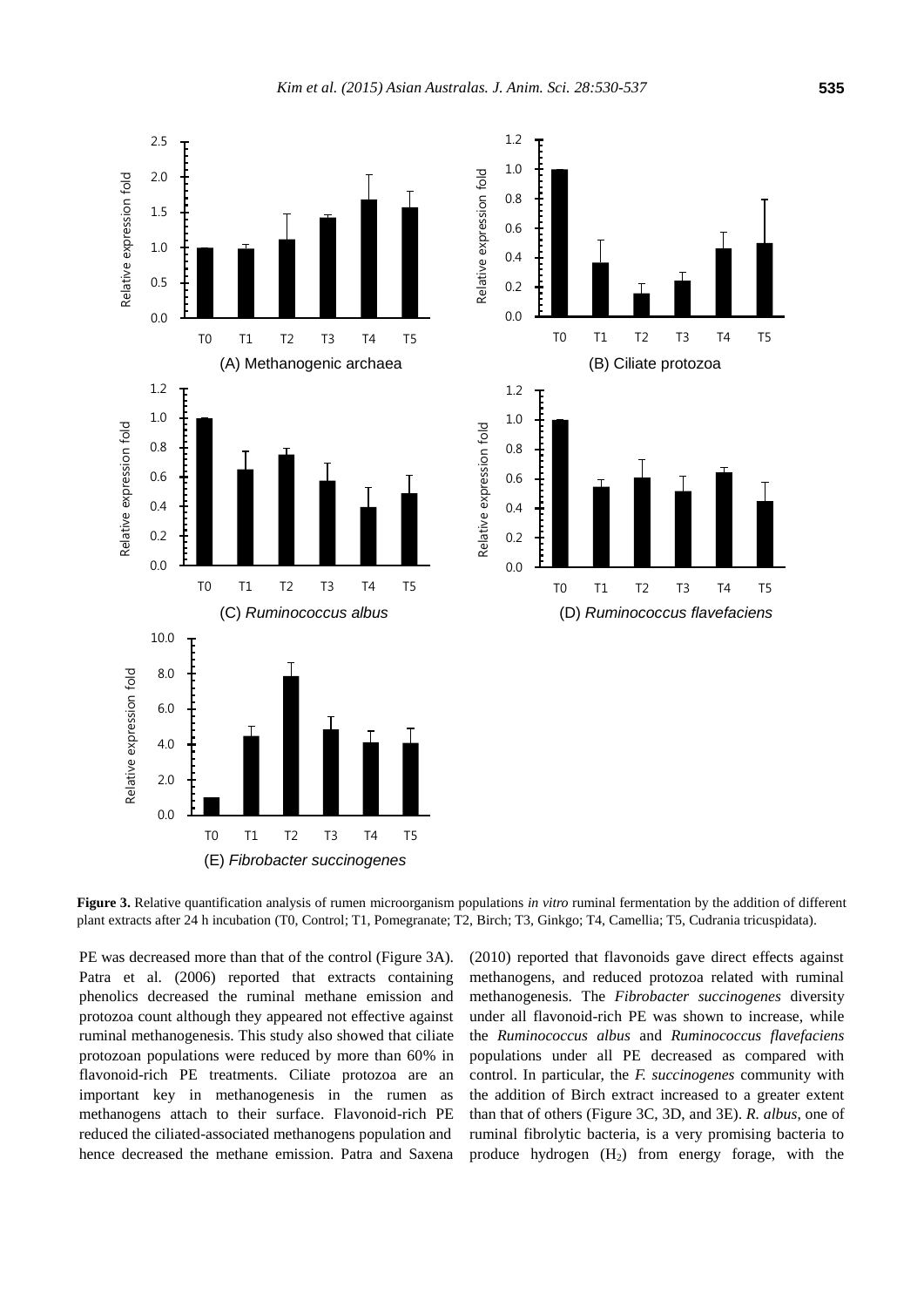potential of utilizing the cellulosic and hemicellulosic biomass (Ntaikou et al., 2008). Latham and Wollin (1977) reported that succinic acid is produced by *R. flavefaciens*  culture as a major fermentation product with acetic and formic acids,  $H_2$ , and  $CO_2$ .  $H_2$  is the critical concern to the microbial ecosystem in ruminants.  $H_2$  produced during enteric fermentation is the precursor of methane emission from ruminants and the regulation of  $H_2$  rather than methane is the key to control ruminant methane emission. The formation of propionate from succinate would result in a lower availability of  $H_2$  for the methanogenesis. The ruminal microbe population may show that PE with flavonoid influences ruminal methanogenesis in this study.

In conclusion, the results of this study indicate that flavonoid-rich PE appears to have a potential possibility as bio-active regulator for ruminants with decreasing ruminal methane emission. Future studies need to be aimed at finding a suitable effective dose of PE for inhibiting ruminal methanogenesis.

## **ACKNOWLEDGMENTS**

This research was supported by Bio-industry Technology Development Program, Ministry of Agriculture, Food and Rural Affairs, and Cooperative Research Program for Agriculture Science & Technology Development, Rural Development Administration, Republic of Korea. E. T. Kim was supported by Postdoctoral Fellowship Program of National Institute of Animal Science, Rural Development Administration, Republic of Korea.

# **REFERENCES**

- Baker, S. K. 1999. [Rumen methanogens, and inhibition of](http://www.publish.csiro.au/paper/AR99005)  [methanogenesis.](http://www.publish.csiro.au/paper/AR99005) Aust. J. Agric. Res. 50:1293-1298.
- Balcells, J., A. Aris, A. Serrano, A. R. Seradj, J. Crespo, and M. Devant. 2012. [Effects of an extract of plant flavonoids](http://www.journalofanimalscience.org/content/90/13/4975.short)  (*Bioflavex*[\) on rumen fermentation and performance in heifers](http://www.journalofanimalscience.org/content/90/13/4975.short)  [fed high-concentrate diets](http://www.journalofanimalscience.org/content/90/13/4975.short)*.* J. Anim. Sci. 90:4975-4984.
- Becker, P. M., P. G. Van Wikselaar, M. C. R. Franssen, R. C. H. De Vos, R. D. Hall, and J. Beekwilder. 2014. [Evidence for a](http://link.springer.com/article/10.1007/s11306-013-0554-5)  [hydrogen-sink mechanism of \(+\) catechin-mediated emission](http://link.springer.com/article/10.1007/s11306-013-0554-5)  [reduction of the ruminant greenhouse gas methane.](http://link.springer.com/article/10.1007/s11306-013-0554-5)  Metabolomics 10:179-189.
- Benchaar, C., H. V. Petit, R. Berthiaume, D. R. Ouellet, J. Chiquette, and P. Y. Chouinard. 2007. [Effects of essential oils](http://www.journalofdairyscience.org/article/S0022-0302(07)71572-2/abstract)  [on digestion, ruminal fermentation, rumen microbial](http://www.journalofdairyscience.org/article/S0022-0302(07)71572-2/abstract)  [populations, milk production, and milk composition in dairy](http://www.journalofdairyscience.org/article/S0022-0302(07)71572-2/abstract)  [cows fed alfalfa silage or corn silage.](http://www.journalofdairyscience.org/article/S0022-0302(07)71572-2/abstract) J. Dairy Sci. 90:886-897.
- Bhatta, R., Y. Uyeno, K. Tajima, A. Takenaka, Y. Yabumoto, I. Nonaka, O. Enishi, and M. Kurihara. 2009. [Difference in the](http://www.sciencedirect.com/science/article/pii/S0022030209708860)  nature of tannins on *in vitro* [ruminal methane and volatile fatty](http://www.sciencedirect.com/science/article/pii/S0022030209708860)  [acid production and on methanogenic archaea and protozoal](http://www.sciencedirect.com/science/article/pii/S0022030209708860)  [populations.](http://www.sciencedirect.com/science/article/pii/S0022030209708860) J. Dairy Sci. 92:5512-5522.
- Bodas, R., S. Lopez, M. Fernandez, R. Garcia-Gonzalez, A. B.

Rodrıguez, R. J. Wallace, and J. S. Gonzalez. 2008. *[In vitro](http://www.sciencedirect.com/science/article/pii/S0377840107002763)* [screening of the potential of numerous plant species as](http://www.sciencedirect.com/science/article/pii/S0377840107002763)  [antimethanogenic feed additives for ruminants.](http://www.sciencedirect.com/science/article/pii/S0377840107002763) Anim. Feed Sci. Technol. 145:245-258.

- Cushnie, T. P. T. and A. J. Lamb. 2005. [Antimicrobial activity of](http://www.sciencedirect.com/science/article/pii/S0924857905002554)  [flavonoids.](http://www.sciencedirect.com/science/article/pii/S0924857905002554) Int. J. Antimicrob. Agents 26:343-356.
- Denman, S. E. and C. S. McSweeney. 2005. Quantitative (realtime) PCR. In Methods in Gut Microbial Ecology for Ruminants (Eds. H. P. S. Makkar and C. S. McSweeney). Springer, Dordrecht, The Netherlands. pp. 105-115.
- Denman, S. E. and C. S. McSweeney. 2006. [Development of a](http://onlinelibrary.wiley.com/doi/10.1111/j.1574-6941.2006.00190.x/full)  [Real-Time PCR assay for monitoring anaerobic fungal and](http://onlinelibrary.wiley.com/doi/10.1111/j.1574-6941.2006.00190.x/full)  [cellulolytic bacterial populations within the rumen.](http://onlinelibrary.wiley.com/doi/10.1111/j.1574-6941.2006.00190.x/full) FEMS. Microbiol. Ecol. 58:572-582.
- Denman, S. E., N. W. Tomkins, and C. S. McSweeney. 2007. [Quantitation and diversity analysis of ruminal methanogenic](http://onlinelibrary.wiley.com/doi/10.1111/j.1574-6941.2007.00394.x/full)  [populations in response to the antimethanogenic compound](http://onlinelibrary.wiley.com/doi/10.1111/j.1574-6941.2007.00394.x/full)  [bromochloromethane.](http://onlinelibrary.wiley.com/doi/10.1111/j.1574-6941.2007.00394.x/full) FEMS Microbiol. Ecol. 62:313-322.
- Dohme, F., A. Machmuller, A. Wasserfallen, and M. Kreuzer. 2001. [Ruminal methanogenesis as influenced by individual fatty](http://onlinelibrary.wiley.com/doi/10.1111/j.1472-765X.2001.00863.x/full)  [acids supplemented to complete ruminant diets.](http://onlinelibrary.wiley.com/doi/10.1111/j.1472-765X.2001.00863.x/full) Lett. Appl. Microbiol. 32:47-51.
- Ellis, J. L., E. Kebreab, N. E. Odongo, B. W. McBride, E. K. Okine, and J. France. 2007. [Prediction of methane production](http://www.sciencedirect.com/science/article/pii/S0022030207717952)  [from dairy and beef cattle.](http://www.sciencedirect.com/science/article/pii/S0022030207717952) J. Dairy Sci. 90:3456-3467.
- Jia, Z., M. Tang, and J. Wu. 1999. [The determination of flavonoid](http://www.sciencedirect.com/science/article/pii/S0308814698001022)  [contents in mulberry and their scavenging effects on](http://www.sciencedirect.com/science/article/pii/S0308814698001022)  [superoxide radicals.](http://www.sciencedirect.com/science/article/pii/S0308814698001022) Food Chem. 64:555-559.
- Johnson, K. A. and D. E. Johnson. 1995. [Methane emissions from](http://www.journalofanimalscience.org/content/73/8/2483.full.pdf)  [cattle.](http://www.journalofanimalscience.org/content/73/8/2483.full.pdf) J. Anim. Sci. 73:2483-2492.
- Koike, S. and Y. Kobayashi. 2001. [Development and use of](http://onlinelibrary.wiley.com/doi/10.1111/j.1574-6968.2001.tb10911.x/full)  [competitive PCR assays for the rumen cellulolytic bacteria:](http://onlinelibrary.wiley.com/doi/10.1111/j.1574-6968.2001.tb10911.x/full)  *[Fibrobacter succinogenes](http://onlinelibrary.wiley.com/doi/10.1111/j.1574-6968.2001.tb10911.x/full)*, *Ruminococcus albus* and *[Ruminococcus flavefaciens](http://onlinelibrary.wiley.com/doi/10.1111/j.1574-6968.2001.tb10911.x/full)*. FEMS Microbiol. Ecol. 204:361- 366.
- Latham, M. J. and M. J. Wolin. 1977[. Fermentation of cellulose by](http://aem.asm.org/content/34/3/297.short)  *Ruminococcus flavefaciens* [in the presence and absence of](http://aem.asm.org/content/34/3/297.short)  *[Methanobacterium ruminantium](http://aem.asm.org/content/34/3/297.short)*. Appl. Environ. Microbiol. 34:297-301.
- McDougall, E. I. 1948. [Studies on ruminant saliva. 1. The](http://www.ncbi.nlm.nih.gov/pmc/articles/PMC1274641/)  [composition and output of sheep's saliva.](http://www.ncbi.nlm.nih.gov/pmc/articles/PMC1274641/) Biochem. J. 43:99- 109.
- Ntaikou, I., H. N. Gavala, M. Kornaros, and G. Lyberatos. 2008. [Hydrogen production from sugars and sweet sorghum biomass](http://www.sciencedirect.com/science/article/pii/S0360319907006386)  using *[Ruminococcus albus](http://www.sciencedirect.com/science/article/pii/S0360319907006386)*. Int. J. Hydrogen. Energy 33:1153- 1163.
- Oskoueian, E., N. Abdullah, and A. Oskoueian. 2013. [Effects of](http://www.hindawi.com/journals/bmri/2013/349129/citations/)  [flavonoids on rumen fermentation activity, methane production,](http://www.hindawi.com/journals/bmri/2013/349129/citations/)  [and microbial population.](http://www.hindawi.com/journals/bmri/2013/349129/citations/) Biomed Res. Int. Article ID 349129, 8 pages. Doi:10.1155/2013/349129.
- Patra, A. K., D. N. Kamra, and N. Agarwa. 2006. [Effect of plant](http://www.sciencedirect.com/science/article/pii/S0377840105004001)  extracts on *in vitro* [methanogenesis, enzyme activities and](http://www.sciencedirect.com/science/article/pii/S0377840105004001)  [fermentation of feed in rumen liquor of buffalo.](http://www.sciencedirect.com/science/article/pii/S0377840105004001) Anim. Feed Sci. Technol*.* 128:276-291.
- Patra, A. K. and J. Saxena. 2010. [A new perspective on the use of](http://www.sciencedirect.com/science/article/pii/S0031942210001858)  [plant secondary metabolites to](http://www.sciencedirect.com/science/article/pii/S0031942210001858) inhibit methanogenesis in the [rumen.](http://www.sciencedirect.com/science/article/pii/S0031942210001858) Phytochemistry 71:1198-1222.
- Pen, B., C. Sar, B. Mwenya, K. Kuwaki, R. Morikawa, and J.